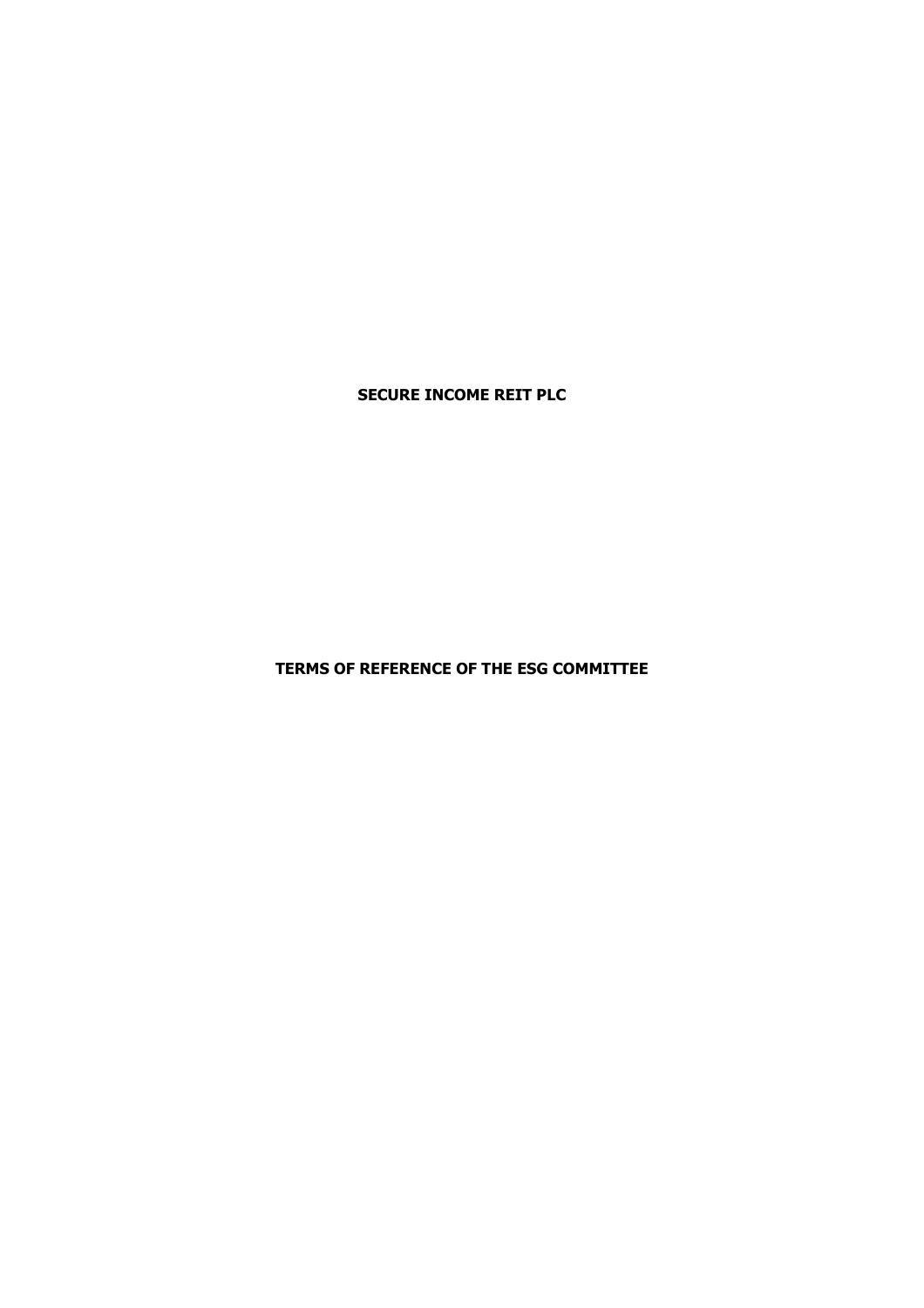# **1 DEFINITIONS**

**Board**: The Board of Directors of the Company

**Committee**: the ESG Committee of the Company

**Company**: Secure Income REIT Plc

**ESG Matters** are defined as including but are not limited to:

- (a) **Environmental matters:** the Group's impact on the natural environment and its resilience in response to the risks and opportunities of climate change, including greenhouse gas emissions, energy consumption, biodiversity and habitat, impact on water resources and deforestation, pollution, efficient use of resources, the reduction and management of waste and the environmental impact of the Group's supply chain.
- (b) **Social matters:** the Group's interactions with its stakeholders including tenants, shareholders, members of the management team and their employees and the role of the Group in wider society including social aspects of the supply chain (Modern Slavery) and engagement with the community.
- (c) **Governance:** the ethical conduct of the Group's business including its corporate governance framework, business ethics, polices and codes of conduct (to the extent not already under the specific review of the Audit Committee which has under its remit the transparency of financial and nonfinancial reporting, the management of bribery and corruption policy and the Group's whistleblowing policy).

**Group**: Secure Income REIT Plc and its subsidiary entities from time to time

## **2 MEMBERSHIP**

- 2.1 The board of directors of the company (the "**Board**") has resolved to establish a committee of the Board to be known as the ESG Committee.
- 2.2 The ESG Committee shall consist of at least three members, appointed by the Board, of whom at least two shall be Directors of the Company. The members shall have expertise that is considered relevant to ESG matters and need not all be Independent Directors of the Company. The chairman of the Board may also serve on the committee and may chair it. Members of the committee shall be appointed by the Board, on the recommendation of the nominations committee.
- 2.3 Only members of the ESG Committee have the right to attend Committee meetings. Other individuals such as external advisers may be invited to attend for all or part of any meeting, as and when appropriate and necessary.
- 2.4 The board shall appoint the committee chairman who shall be an independent nonexecutive director. In the absence of the committee chairman and/or an appointed deputy, the remaining members present shall elect one of themselves to chair any meeting.
- 2.5 The Committee has been established with initial membership of:

Martin Moore, Chairman of the Committee Mike Brown Ben Walford

**3 SECRETARY**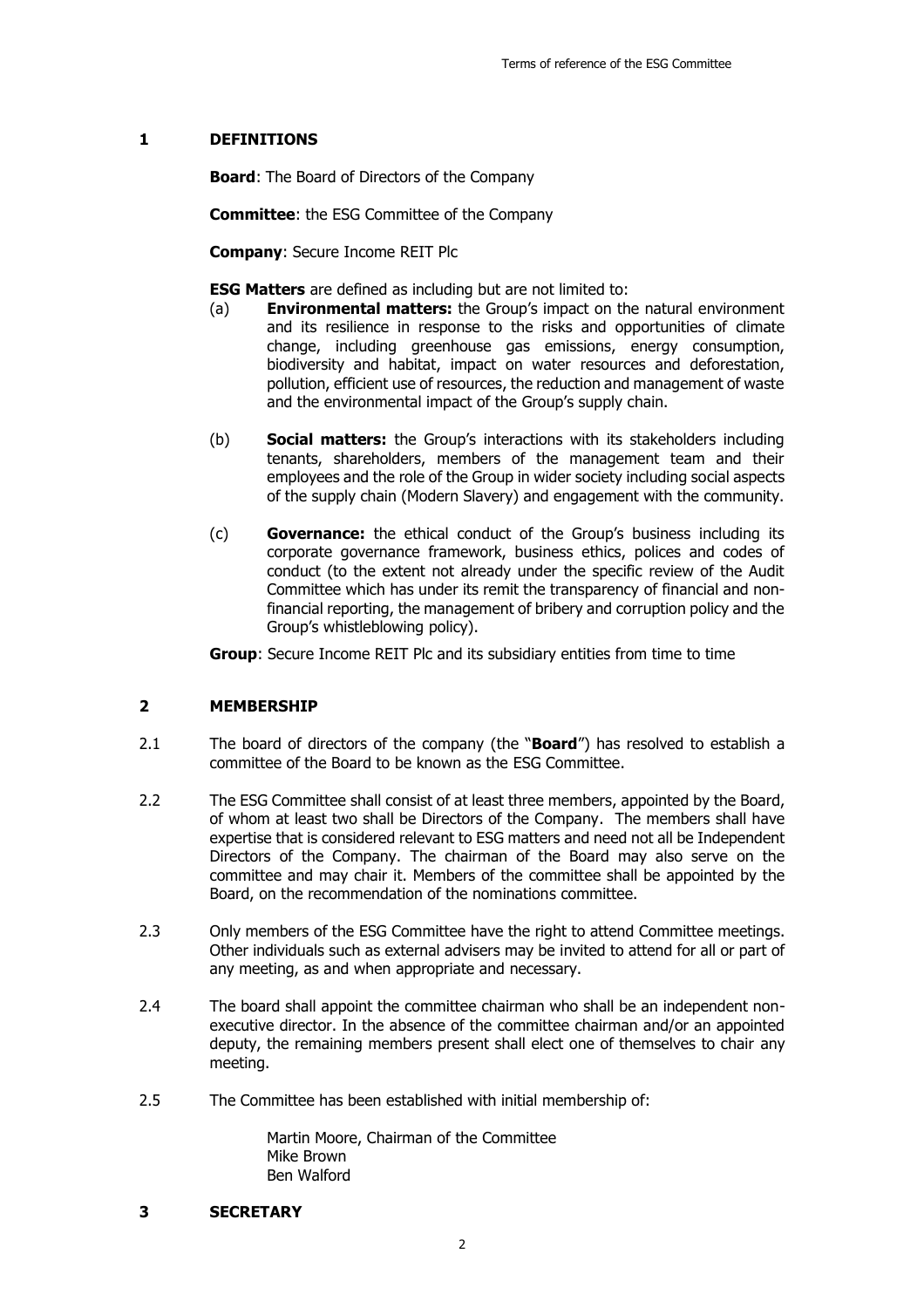The Company Secretary shall act as the secretary of the committee and will ensure that the committee receives information and papers in a timely manner to enable full and proper consideration to be given to the issues.

### **4 QUORUM**

The quorum necessary for the transaction of business shall be two.

### **5 MEETINGS**

The committee shall meet at least once each year and otherwise as required. Only Committee members have the right to attend meetings but the Committee may invite any Director, member of the management team, external adviser or specialist as they see fit and the Company Secretary may be invited to attend as secretary to the Committee.

Members may participate in a meeting by means of a telephone or video conference facility as long as all members can clearly hear one another.

## **6 NOTICE OF MEETINGS**

- 6.1 Meetings of the committee shall be called by the secretary of the Committee at the request of the Committee chairman.
- 6.2 Unless otherwise agreed, notice of each meeting confirming the venue, time and date together with an agenda of items to be discussed and any supporting papers, shall be forwarded to each member of the Committee, any other person required to attend and all other non- executive directors, no later than three clear working days before the date of the meeting.

### **7 MINUTES OF MEETINGS**

- 7.1 The secretary shall minute the proceedings and resolutions of all committee meetings, including the names of those present and in attendance.
- 7.2 Draft minutes of committee meetings shall be circulated promptly to all members of the committee. Once approved, minutes should be circulated to all other members of the Board unless in the opinion of the Committee chairman it would be inappropriate to do so.

#### **8 ANNUAL GENERAL MEETING**

The Committee chairman should attend the Company's annual general meeting to answer any shareholder questions on the Committee's activities.

## **9 DUTIES**

- 9.1 The Committee should carry out the duties detailed below for the parent company, major subsidiary undertakings and the group as a whole, as appropriate.
- 9.2 The Committee's overriding responsibility is to develop and monitor the Group's ESG policies. It is acknowledged that ESG is a complex, dynamic area of developing practice and that it interacts with many aspects of the Group's business, some of which are already under the remit of another Board committee (such as management engagement which is the responsibility of the Remuneration Committee and transparency of reporting which is under the remit of the Audit Committee).
- 9.3 The Committee shall: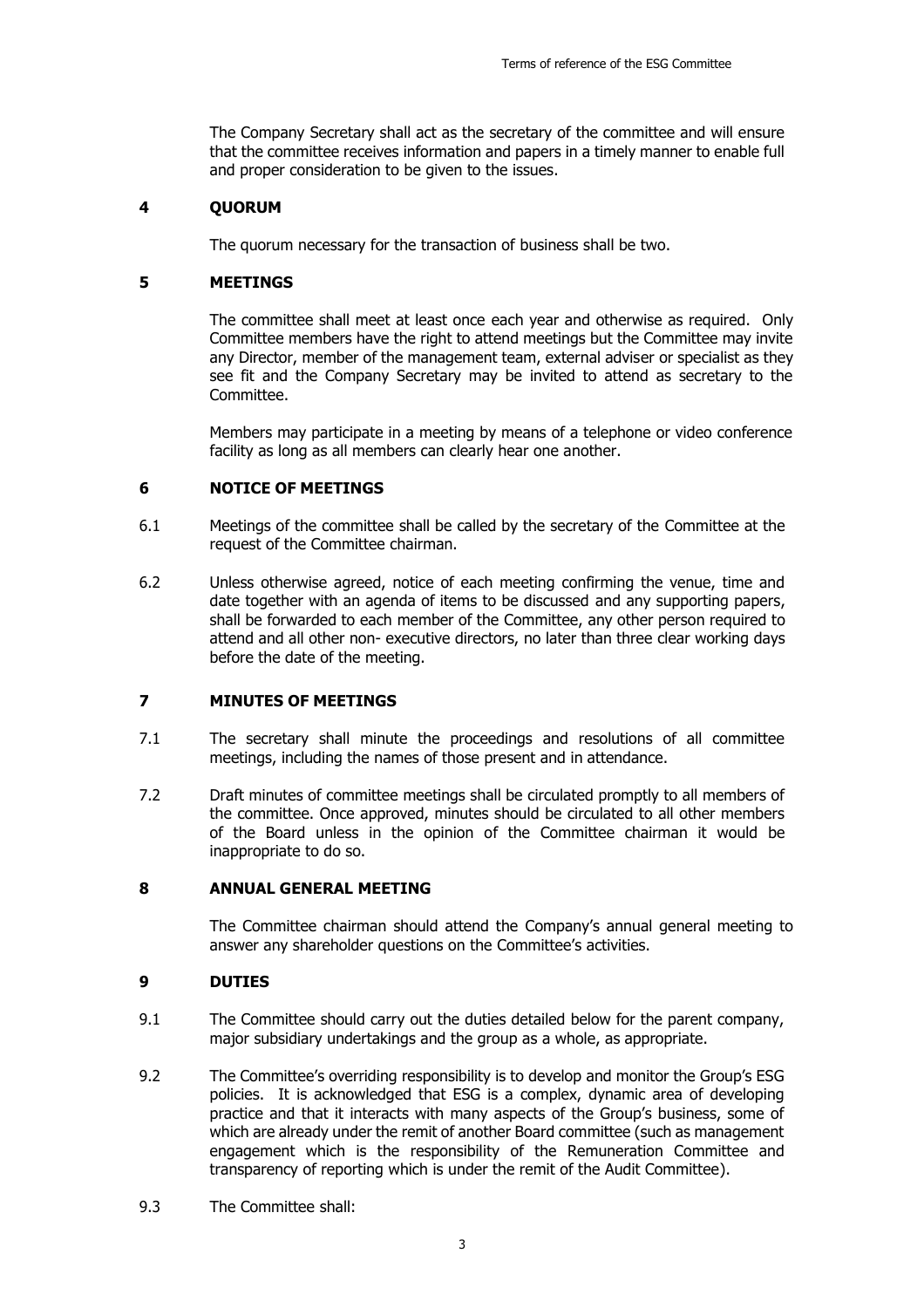- (a) prepare (with the input of advisers as necessary) and propose to the Board for its approval at least annually ESG policies for the Group:
	- with a view to effectively managing the Group's ESG risks;
	- that are considered to be appropriate and proportionate;
	- that are aligned with the Company's short and long term objectives; and
	- which are designed to ensure compliance with relevant legal and regulatory guidance and standards applicable to the Group;
- (b) develop appropriate environmental KPIs or other appropriate targets and external benchmarks for recommendation to the Board and to monitor and report on progress against them at least quarterly;
- (c) monitor compliance with the policies and report on them to the Board at least quarterly;
- (d) assess at least annually the fees, scope and terms of appointment of the Group's external environmental consultants; and
- (e) oversee engagement with the Company's key stakeholders on ESG matters.

### **10 REPORTING RESPONSIBILITIES**

- 10.1 The Committee chairman shall report to the Board on its proceedings after each meeting on all matters within its duties and responsibilities.
- 10.2 The Committee shall make whatever recommendations to the Board it deems appropriate on any area within its remit where action or improvement is needed.
- 10.3 The Committee shall annually review and approve a report to shareholders on its activities, for inclusion in the Company's Annual Report.

## **11 OTHER MATTERS**

The Committee shall:

- (a) have access to sufficient resources in order to carry out its duties, including access to the Company secretariat for assistance as required;
- (b) be provided with any training considered necessary for the proper discharge of its duties;
- (c) give due consideration to laws, regulations and any published guidelines or recommendations including but not limited to the requirements of the AIM Rules, the Disclosure and Transparency Rules and any other applicable rules or guidelines, as appropriate; and
- (d) arrange for periodic reviews of its own performance and, at least annually, review its constitution and terms of reference to ensure it is operating at maximum effectiveness and recommend any changes it considers necessary to the Board for approval.